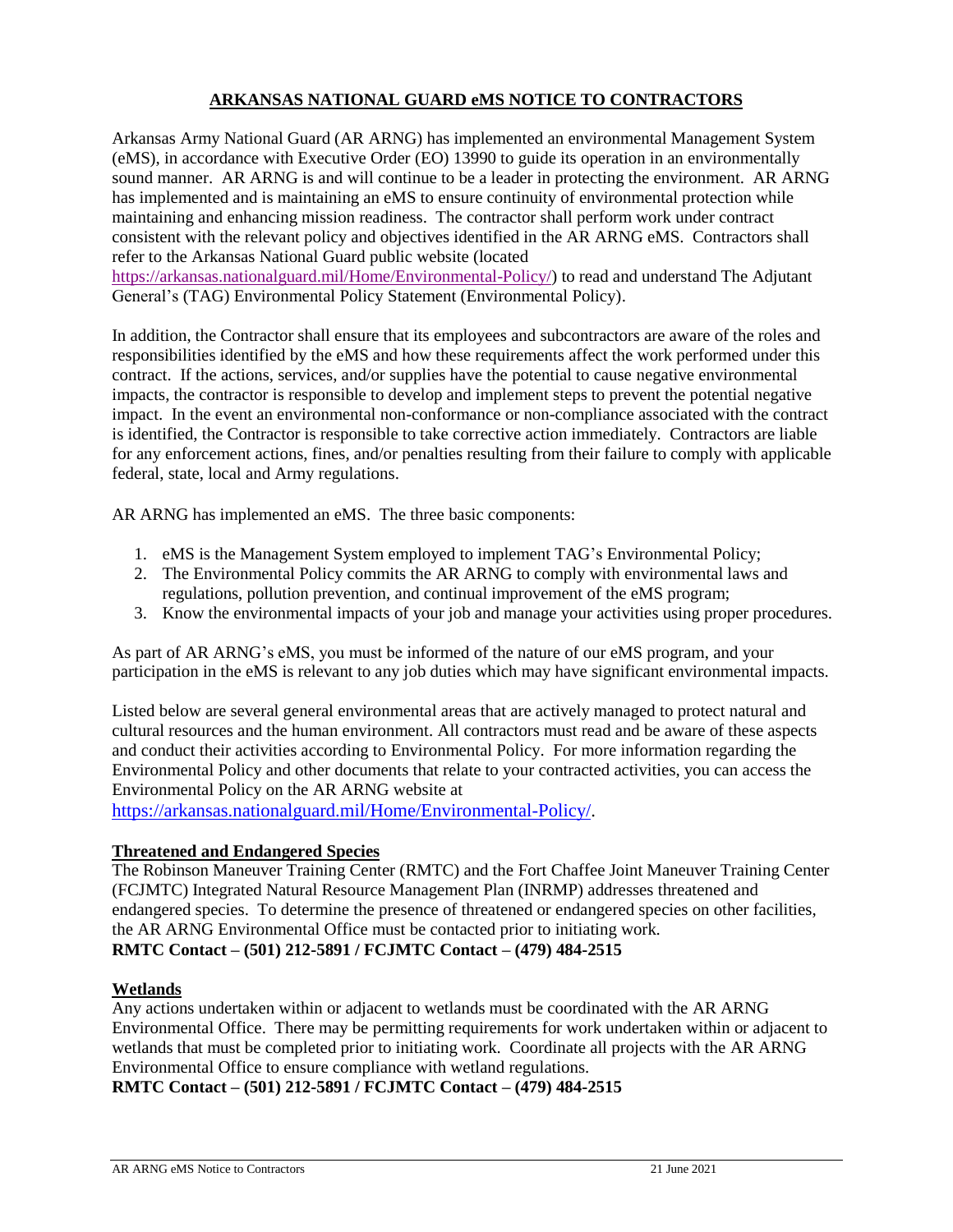## **Surface Water Quality**

AR ARNG employees and contractors manage construction, forestry, and training projects that involve land disturbing activities. If you are employed or contracted to design, manage, or implement a project that involves a land disturbing activity then you and your employees are responsible for having a thorough understanding of surface water laws in order to minimize, to the maximum extent feasible, the negative impact on the environment. All land disturbance projects must be coordinated through the AR ARNG Environmental Office to ensure the proper plan approval and permits are in place prior to initiating any work.

## **RMTC Contact – (501) 212-5876 / FCJMTC Contact – (479) 484-2355**

## **Hazardous and Non-Hazardous Waste Generation**

All waste generated during activities on AR ARNG property must be handled in accordance with local, state, and federal regulations. Any hazardous waste generated by a contractor shall be managed under the terms of the applicable contract. AR ARNG and contractors must abide by the most recent version of AR ARNG's Hazardous Chemical and Waste Management Standard Operating Procedures (HCWM SOP) and the most recent applicable RMTC or FCJMTC Solid Waste Management Plans (SWMPs), available through the AR ARNG Environmental Office.

### **RMTC Contact – (501) 212-5876 / FCJMTC Contact – (479) 484-2355**

## **POL, Hazardous Chemical, and Hazardous Waste Spills**

Responses to petroleum, oils, and lubricants (POLs), hazardous chemical, and hazardous waste spills must be conducted in accordance with local, state, and federal regulations. Contractors should immediately notify the environmental office of any spills that occur. Contractors must adhere to installation/facility-specific spill prevention plans; copies of these plans are available through the AR ARNG Environmental Office.

## **RMTC Contact – (501) 212-5876 / FCJMTC Contact - (479) 484-2355**

### **Cultural Resources**

AR ARNG uses an Integrated Cultural Resources Management Plan (ICRMP); available through the AR ARNG Environmental Office. To determine if an area has archeologically sensitive locations, or if a structure or building is historically significant, the AR ARNG Environmental Office must be contacted prior to initiating work. All land disturbance projects and renovations/demolition of buildings and structures 50 years of age and older must be coordinated through the AR ARNG Environmental Office to ensure proper compliance with requirements or restrictions for activities undertaken near and on significant cultural resources.

### **Statewide Contact – (501) 212-5889**

### **Integrated Pest Management**

An Integrated Pest Management Plan (IPMP) is maintained which covers pesticide applications in detail. AR ARNG has identified self-help methods which anyone may perform without notification or the requirement to provide evidence of a certified pesticide applicator license. These approved self-help methods are listed in the IPMP; copies of this plan are available through the AR ARNG Environmental Office.

If you apply pesticides on AR ARNG property, you must do so in accordance with label directions and properly manage all empty pesticide containers. You must use only the amounts of pesticide necessary to complete the application and not over-apply pesticides, or unnecessarily affect non-target organisms. You must provide complete pesticide application information and submit these to the appropriate point of contact at the worksite, who will in turn forward them to the AR ARNG Environmental Office. Your company's applicators are required to maintain certification, and will be required to provide proof of certification prior to performing applications on AR ARNG property.

**RMTC Contact – (501) 212-5891 / FCJMTC Contact – (479) 484-2515**